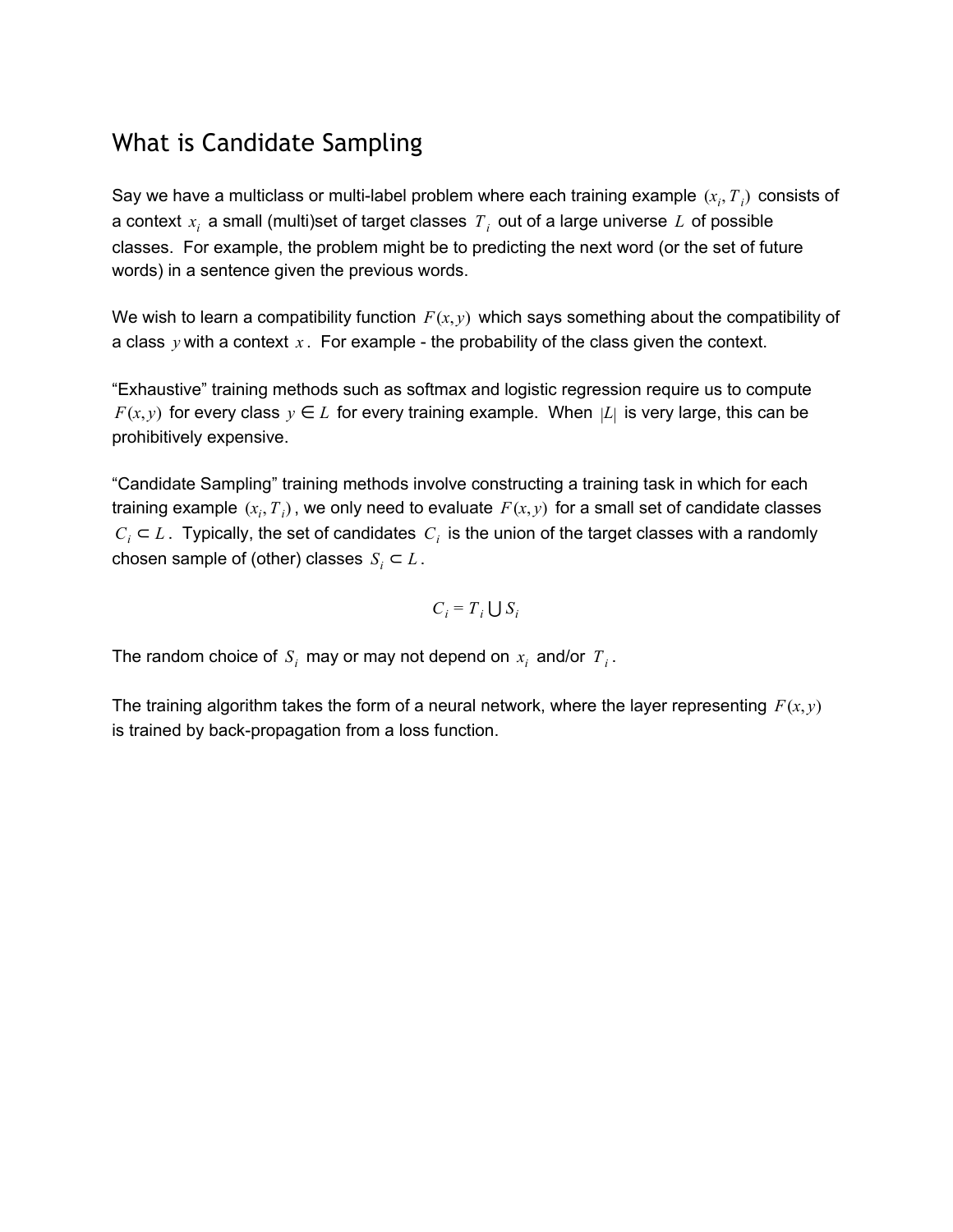# Table of Candidate Sampling Algorithms

|                                                    | Positive training<br>classes<br>associated with<br>training example<br>$(x_i, T_i)$ :<br>$POS_i =$ | Negative training<br>classes<br>associated with<br>training example<br>$(x_i, T_i)$ :<br>$NEG_{i}$ = | Input to<br>Training<br>Loss<br>$G(x, y) =$ | Training<br>Loss | $F(x, y)$ gets<br>trained to<br>approximate:                    |
|----------------------------------------------------|----------------------------------------------------------------------------------------------------|------------------------------------------------------------------------------------------------------|---------------------------------------------|------------------|-----------------------------------------------------------------|
| <b>Noise</b><br>Contrastive<br>Estimation<br>(NCE) | $T_i$                                                                                              | $S_i$                                                                                                | F(x, y)<br>$-log(Q(y x))$                   | Logistic         | log(P(y x))                                                     |
| Negative<br>Sampling                               | $T_i$                                                                                              | $S_i$                                                                                                | F(x, y)                                     | Logistic         | $log\left(\frac{P(y x)}{Q(y x)}\right)$                         |
| Sampled<br>Logistic                                | $T_i$                                                                                              | $(S_i - T_i)$                                                                                        | F(x, y)<br>$-log(Q(y x))$                   | Logistic         | $logodds(y x) =$<br>$log\left(\frac{P(y x)}{1-P(y x)}\right)$   |
| <b>Full Logistic</b>                               | $T_i$                                                                                              | $(L-T_i)$                                                                                            | F(x, y)                                     | Logistic         | $log(odds(y x)) =$<br>$log\left(\frac{P(y x)}{1-P(y x)}\right)$ |
| Full<br>Softmax                                    | $T_i = \{t_i\}$                                                                                    | $(L-T_i)$                                                                                            | F(x, y)                                     | Softmax          | $log(P(y x))$ + $K(x)$                                          |
| Sampled<br>Softmax                                 | $T_i = \{t_i\}$                                                                                    | $(S_i-T_i)$                                                                                          | F(x, y)<br>$-log(Q(y x))$                   | Softmax          | $log(P(y x))$ + $K(x)$                                          |

- $\bullet$   $Q(y|x)$  is defined as the probability (or expected count) according to the sampling algorithm of the class  $y$  in the (multi-)set of sampled classes given the context  $x$ .
- $\bullet$   $K(x)$  is an arbitrary function that does not depend on the candidate class. Since Softmax involves a normalization, addition of such a function does not affect the computed probabilities.
- $\bullet$  *logistic training loss* =  $\sum$  $\sum_{i} \sum_{y \in POS_{i}} log(1 + exp(-G(x_{i}, y)) + \sum_{y \in NEG_{i}} log(1 + exp(G(x_{i}, y)))$ ∑ *y*∈*POS<sup>i</sup>*  $log(1 + exp(-G(x_i, y)) + \sum$  $\sum_{y \in NEG_i} log(1 + exp(G(x_i, y)))$

 $\bullet$  *softmax training loss* =  $\sum$  $\sum_i$   $\left(-G(x_i, t_i) + log\right)$  $G(x_i, t)$  $\sum_{i,j}$  +  $log \left( \sum_{y \in POS_i \cup NEG_i} exp(G(x_i, y)) \right)$ ∑  $\sum_{y \in POS_i \cup NEG_i} exp(G(x_i, y))$ 

NCE and Negative Sampling generalize to the case where  $T_i$  is a multiset. In this case,  $P(y|x)$  denotes the expected count of  $y$  in  $T_i$  . Similarly, NCE, Negative Sampling, and Sampled Logistic generalize to the case where  $S_i$  is a multiset. In this case  $Q(y|x)$  denotes the expected count of  $y$  in  $S_i$  .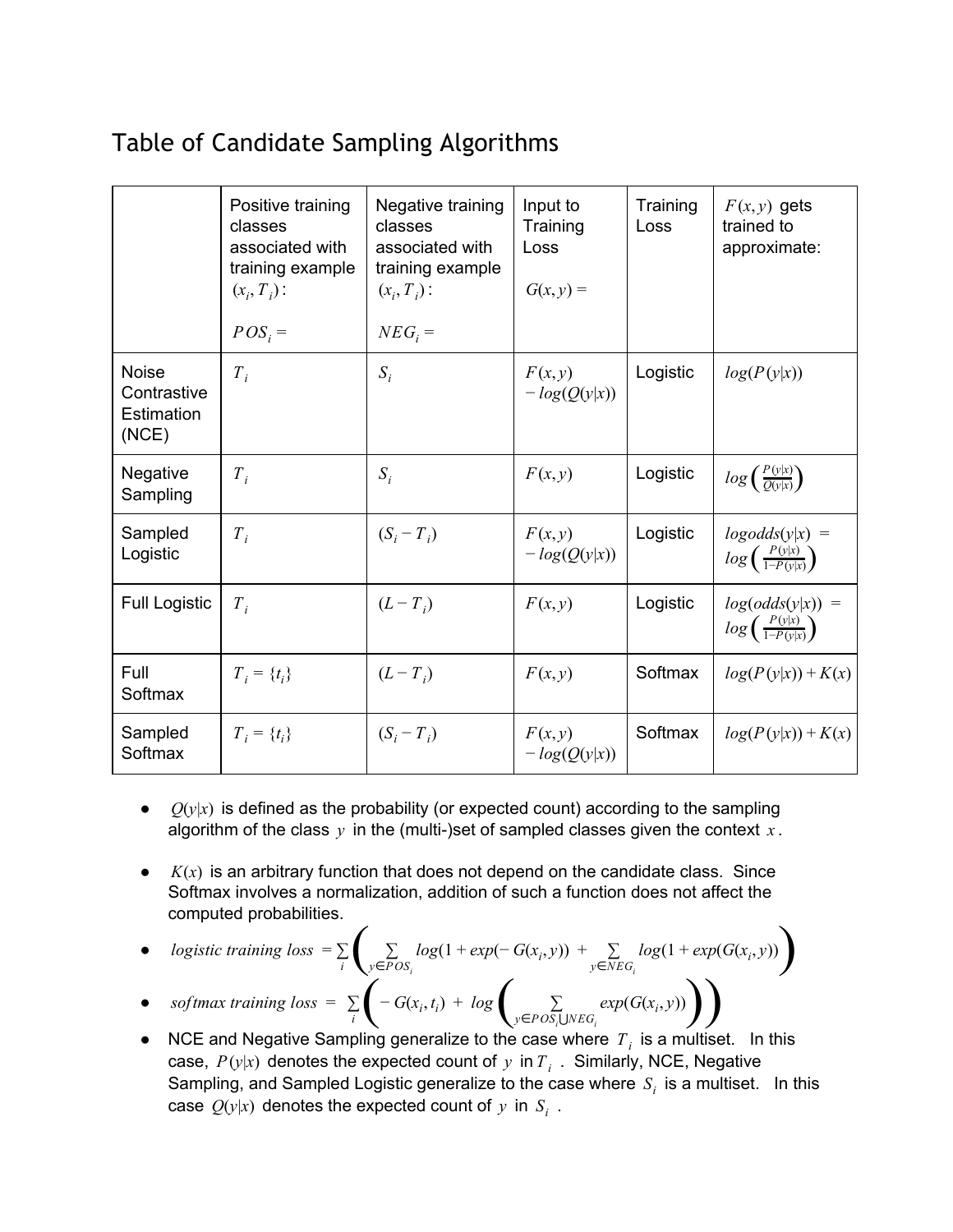#### Sampled Softmax

**(A faster way to train a softmax classifier)**

Reference: <http://arxiv.org/abs/1412.2007>

Assume that we have a single-label problem. Each training example  $(x_i, \{t_i\})$  consists of a context and one target class. We write  $P(y|x)$  for the probability of that the one target class is *y* given that the context is *x* .

We would like to train a function  $F(x, y)$  to produce softmax logits - that is, relative log probabilities of the class given the context:

$$
F(x, y) \leftarrow log(P(y|x)) + K(x)
$$

Where  $K(x)$  is an arbitrary function that does not depend on  $y$ .

In full softmax training, for every training example  $(x_i, \{t_i\})$ , we would need to compute logits *F*( $x_i, y$ ) for all classes in  $y \in L$ . This can get expensive if the universe of classes L is very large.

In "Sampled Softmax", for each training example  $(x_{i}, \{t_{i}\})$ , we pick a small set  $S_{i} \subset L$  of "sampled" classes according to a chosen sampling function  $Q(y|x)$ . Each class  $y \in L$  is included in  $S_i$  independently with probability  $Q(y|x_i)$ .

$$
P(S_i=S|x_i)=\prod_{y\in S}Q(y|x_i)\prod_{y\in(L-S)}(1-Q(y|x_i))
$$

We create a set of candidates *C<sup>i</sup>* containing the union of the target class and the sampled classes:

$$
C_i = S_i \cup \{t_i\}
$$

Our training task is to figure out, given this set  $\,C_i$  , which of the classes in  $\,C_i\,$  is the target class.

For each class  $y \in C_i$ , we want to compute the posterior probability that y is the target class given our knowledge of  $x_i$  and  $C_i$ . We call this  $P(t_i = y | x, C_i)$ 

Applying Bayes' rule:

$$
P(t_i = y | x_i, C_i) = P(t_i = y, C_i | x_i) / P(C_i | x_i)
$$
  
= 
$$
P(t_i = y | x_i) P(C_i | t_i = y, x_i) / P(C_i | x_i)
$$
  
= 
$$
P(y | x_i) P(C_i | t_i = y, x_i) / P(C_i | x_i)
$$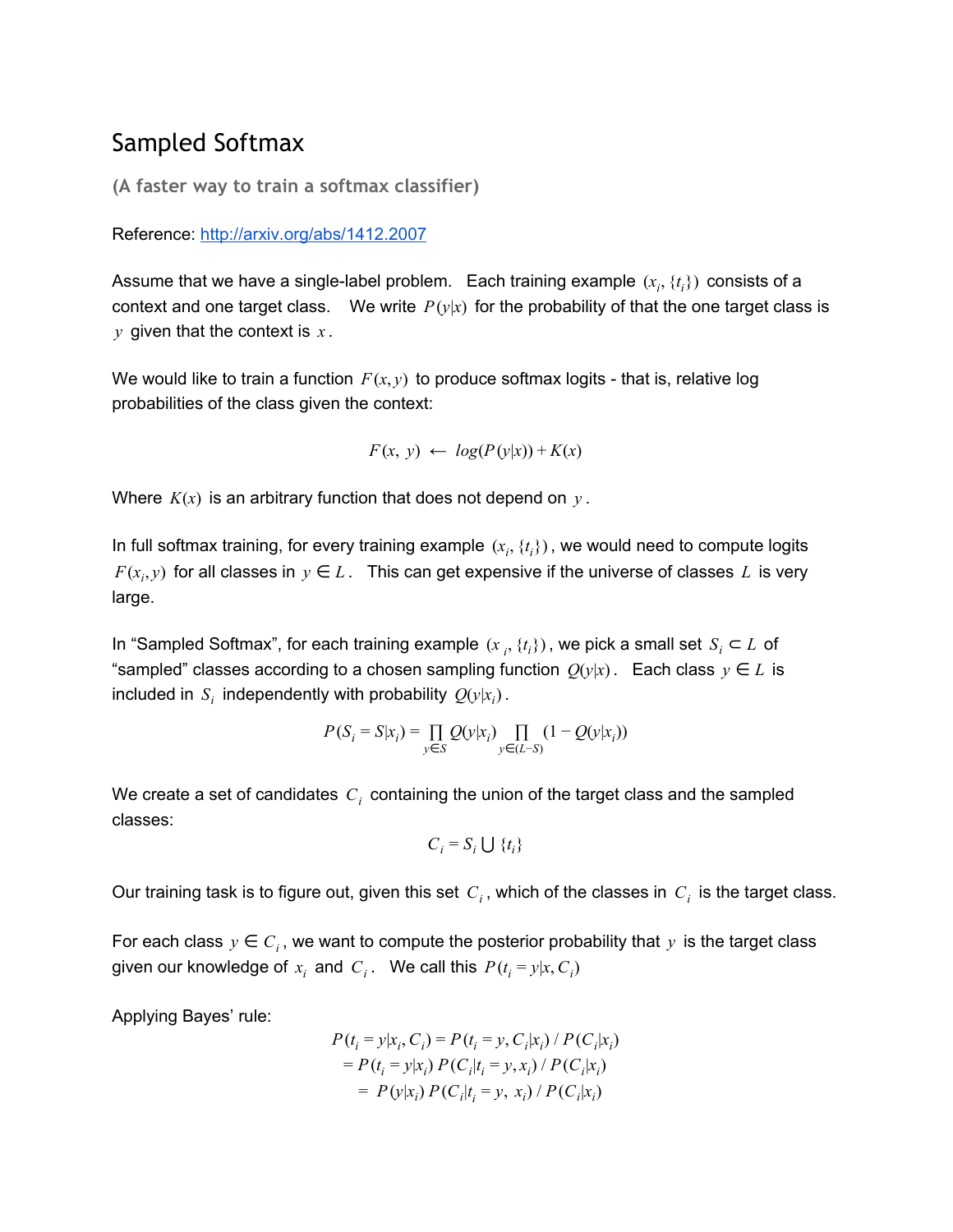Now to compute  $\textit{P}(C_i|t_i=y,~x_i)$  , we note that in order for this to happen,  $\textit{S}_i$  may or may not contain  $y$  , must contain all other elements of  $\,C_i$  , and must not contain any classes not in  $\,C_i$  . So:

$$
P(t_i = y | x_i, C_i) = P(y | x_i) \prod_{y' \in C_i - \{y\}} Q(y' | x_i) \prod_{y' \in (L - C_i)} (1 - Q(y' | x_i)) / P(C_i | x_i)
$$
  
=  $\frac{P(y | x_i)}{Q(y x_i)} \prod_{y' \in C_i} Q(y' | x_i) \prod_{y' \in (L - C_i)} (1 - Q(y' | x_i)) / P(C_i | x_i)$   
=  $\frac{P(y | x_i)}{Q(y x_i)} / K(x_i, C_i)$ 

where  $K(x_i, C_i)$  is a function that does not depend on  $y$ . So:

$$
log(P(t_i = y | x_i, C_i)) = log(P(y | x_i)) - log(Q(y | x_i)) + K'(x_i, C_i)
$$

These are the relative logits that should feed into a softmax classifier predicting which of the candidates in  $C_i$  is the true one.

Since we are trying to train the function  $F(x, y)$  to approximate  $log(P(y|x))$ , we take the layer in our network representing  $F(x, y)$ , subtract  $log(Q(y|x))$ , and pass the result to a softmax classifier predicting which candidate is the true one.

Training Softmax Input = 
$$
F(x, y) - log(Q(y|x))
$$

Backpropagating the gradients from that classifier trains *F* to give us what we want.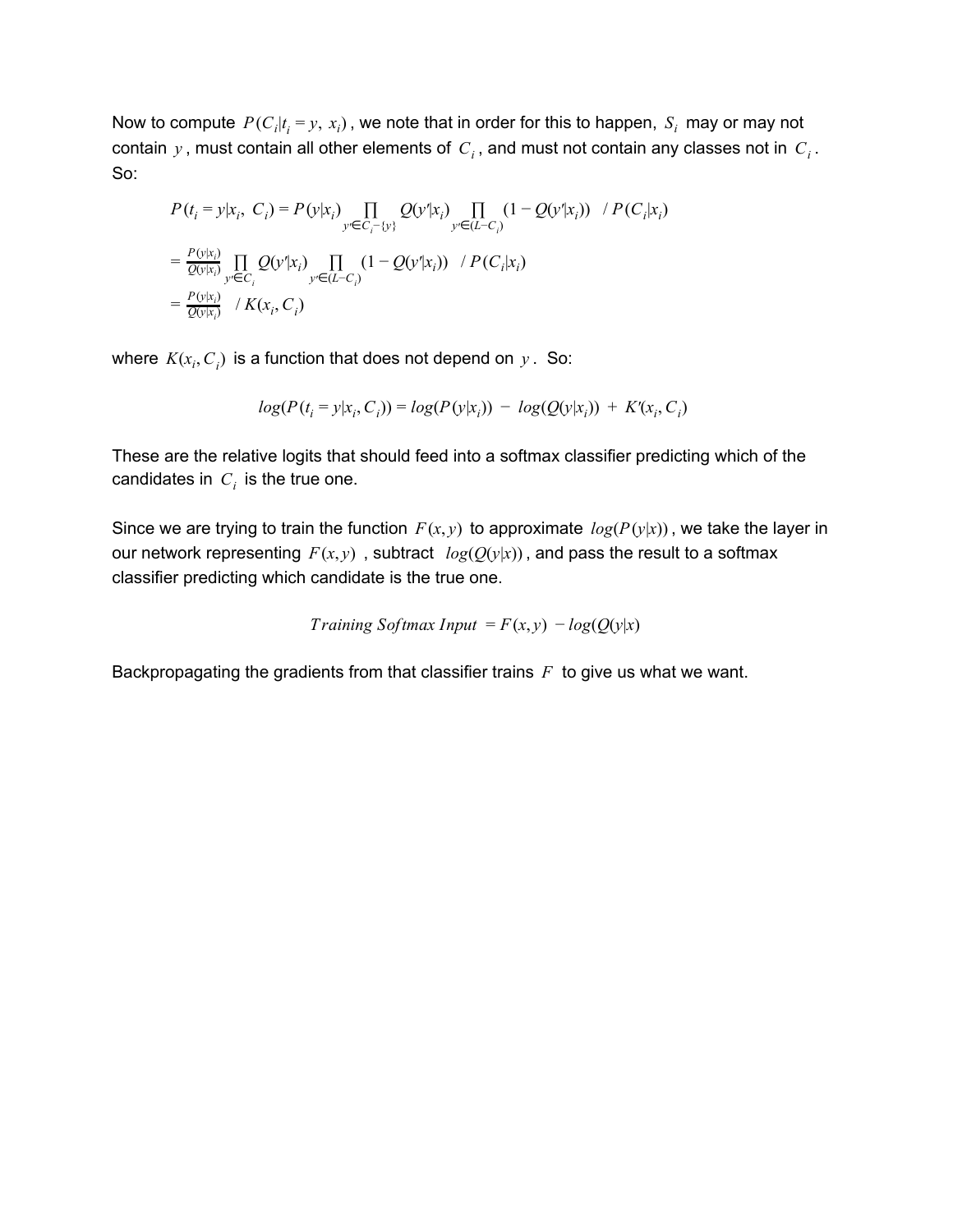#### **Noise Contrastive Estimation (NCE)**

Reference: <http://www.jmlr.org/proceedings/papers/v9/gutmann10a/gutmann10a.pdf>

Each training example  $(x_i, T_i)$  consists of a context and a small multiset of target classes. In practice, *T<sup>x</sup>* may always be a set or even a single class, but we use a multiset here for generality.

We use the following as a shorthand for the expected count of a class in the set of target classes for a context. In the case of sets with no duplicates, this is the probability of the class given the context:

$$
P(y|x) := E(T(y) | x)
$$

We would like to train a function  $F(x, y)$  to approximate the log expected count of the class given the context, or in the case of a sets, the log probability of the class given the context.

$$
F(x, y) \leftarrow \log(P(y|x))
$$

For each example  $(x_i, T_i)$ , we pick a multiset of sampled classes  $S_i$ . In practice, it probably makes sense to pick a set, but we use a multiset here for generality. Our sampling algorithm may or may not depend on  $x_i$  but may not depend on  $\overline{T}_i$  . We construct a multiset of candidates consisting of the sum of the target classes and the sampled classes.

$$
C_i = T_i + S_i
$$

Our training task is to distinguish the true candidates from the sampled candidates. We have one positive training meta-example for each element of  $T_i$  and one negative training meta-example for each element of  $S_i$  .

We introduce the shorthand  $O(y|x)$  to denote the expected count, according to our sampling algorithm, of a particular class in the set of sampled classes. If *S* never contains duplicates, then this is a probability.

$$
Q(y|x) := E(S(y) | x))
$$

 $logodds(y \text{ came from } T \text{ vs } S \mid x) = log\left(\frac{P(y|x)}{Q(y|x)}\right)$  $=$  $log(P(y|x)) - log(Q(y|x))$ 

The first term,  $log(P(y|x))$ , is what we would like to train  $F(x, y)$  to estimate.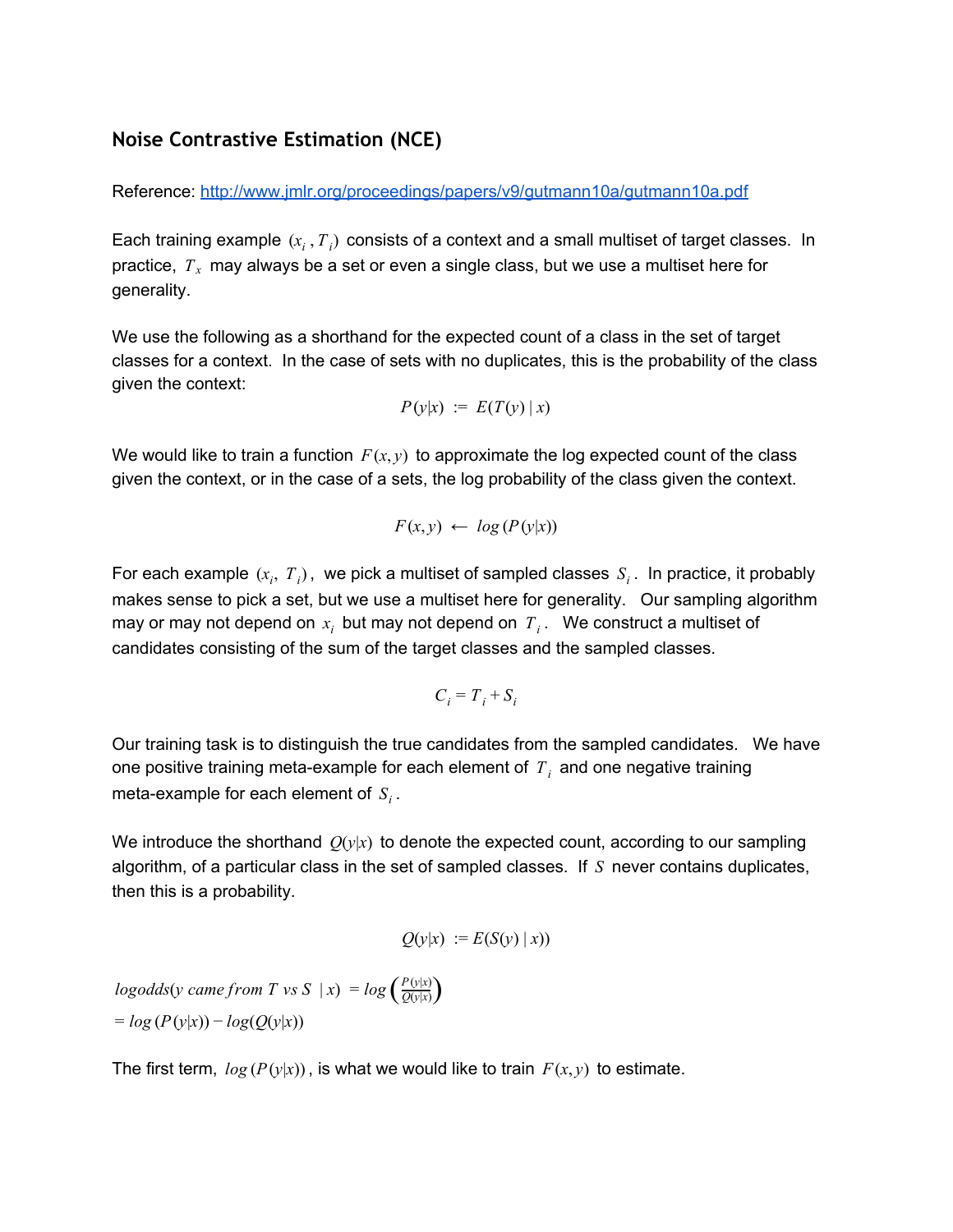We have a layer in our model which represents  $F(x, y)$ . We add to it the second term, − *log*(*Q*(*y*|*x*)) , which we compute analytically, and we pass the result to a logistic regression loss whose "label" indicates whether *y* came from *T* as opposed to *S* .

*Logistic Regression Input* = 
$$
F(x, y) - log(Q(y|x))
$$

The backpropagation signal trains  $F(x, y)$  to approximate what we want it to.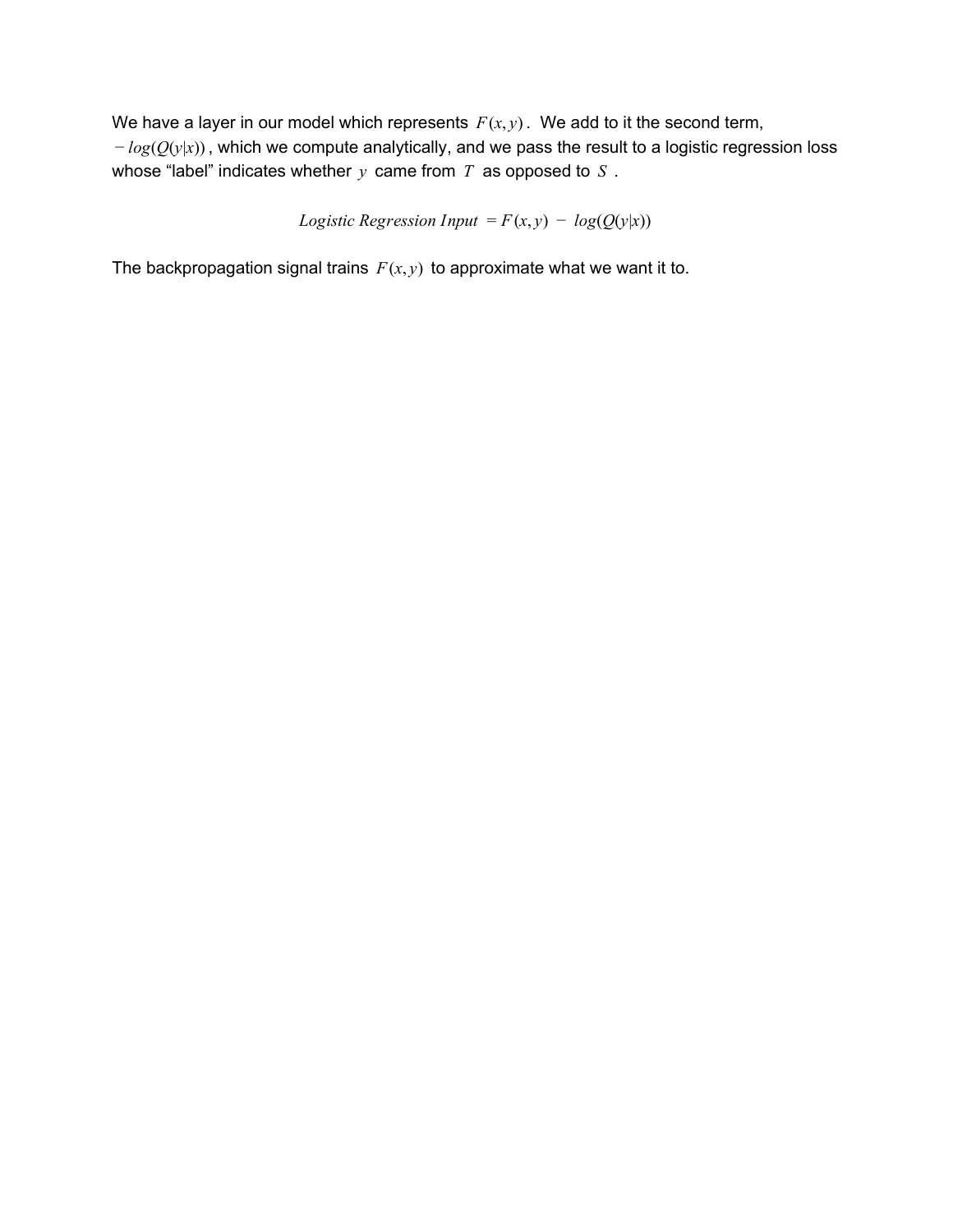# Negative Sampling

Reference:

http://papers.nips.cc/paper/5021-distributed-representations-of-words-and-phrases-and-their-co [mpositionality.pdf](http://papers.nips.cc/paper/5021-distributed-representations-of-words-and-phrases-and-their-compositionality.pdf)

Negative sampling is a simplified variant of Noise Contrastive Estimation where we neglect to subtract off  $log(Q(y|x))$  during training. As a result,  $F(x, y)$  is trained to approximate  $log(E(y|x)) - log(Q(y|x))$ .

It is noteworthy that in Negative Sampling, we are optimizing  $F(x, y)$  to approximate something that depends on the sampling distribution *Q* . This will make the results highly dependent on the choice of sampling distribution. This is not true for the other algorithms described here.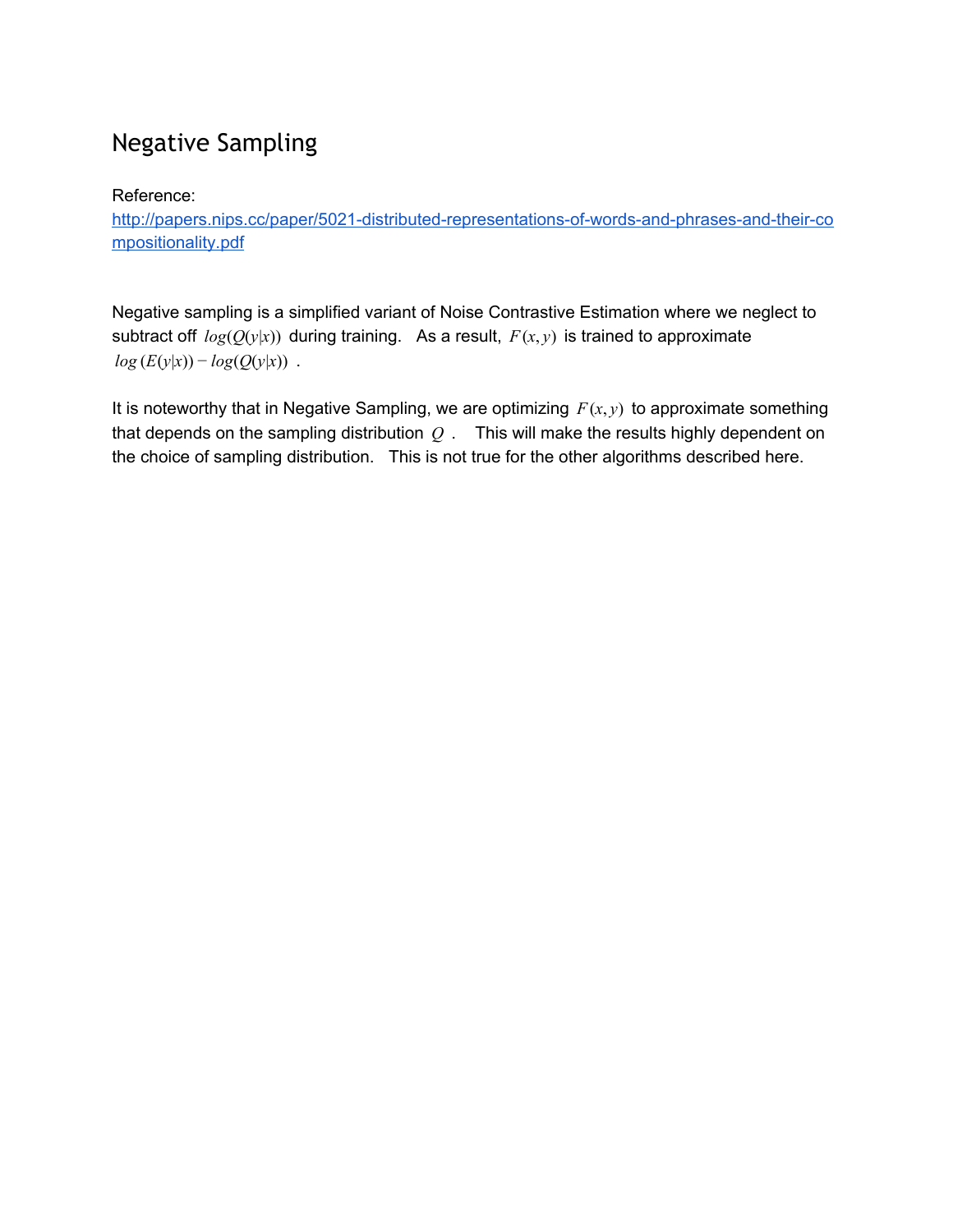#### Sampled Logistic

Sampled Logistic is a variant on Noise Contrastive Estimation where we discard without replacement all sampled classes that happen to also be target classes.  $\,$  This requires  $\,T_{\,i}\,$  to be a set, as opposed to a multiset, though  $\,S_{i}\,$  may be a multiset.  $\,$  As a result we learn an estimator of the log-odds of a class as opposed to the log-probability of a class. The math changes from the NCE math as follows:

$$
logodds(y \text{ came from } T \text{ vs } (S - T) \mid x) = log\left(\frac{P(y|x)}{Q(y|x)(1 - P(y|x)}\right) = log\left(\frac{P(y|x)}{1 - P(y|x)}\right) - log(Q(y|x))
$$

The first term,  $log\left(\frac{P(y|x)}{1-P(y|x)}\right)$ , is what we would like to train  $F(x, y)$  to estimate.

We have a layer in our model, which represents  $F(x, y)$ . We add to it the second term, − *log*(*Q*(*y*|*x*)) , which we compute analytically, and we pass the result to a logistic regression loss predicting whether *y* came from  $T_i$  vs  $(S_i - T_i)$ .

*Logistic Regression Input* = 
$$
F(x, y) - log(Q(y|x))
$$

The backpropagation signal trains the  $F(x, y)$  layer to approximate what we want it to.

$$
F(x,y) \leftarrow \log\left(\frac{P(y|x)}{1-P(y|x)}\right)
$$